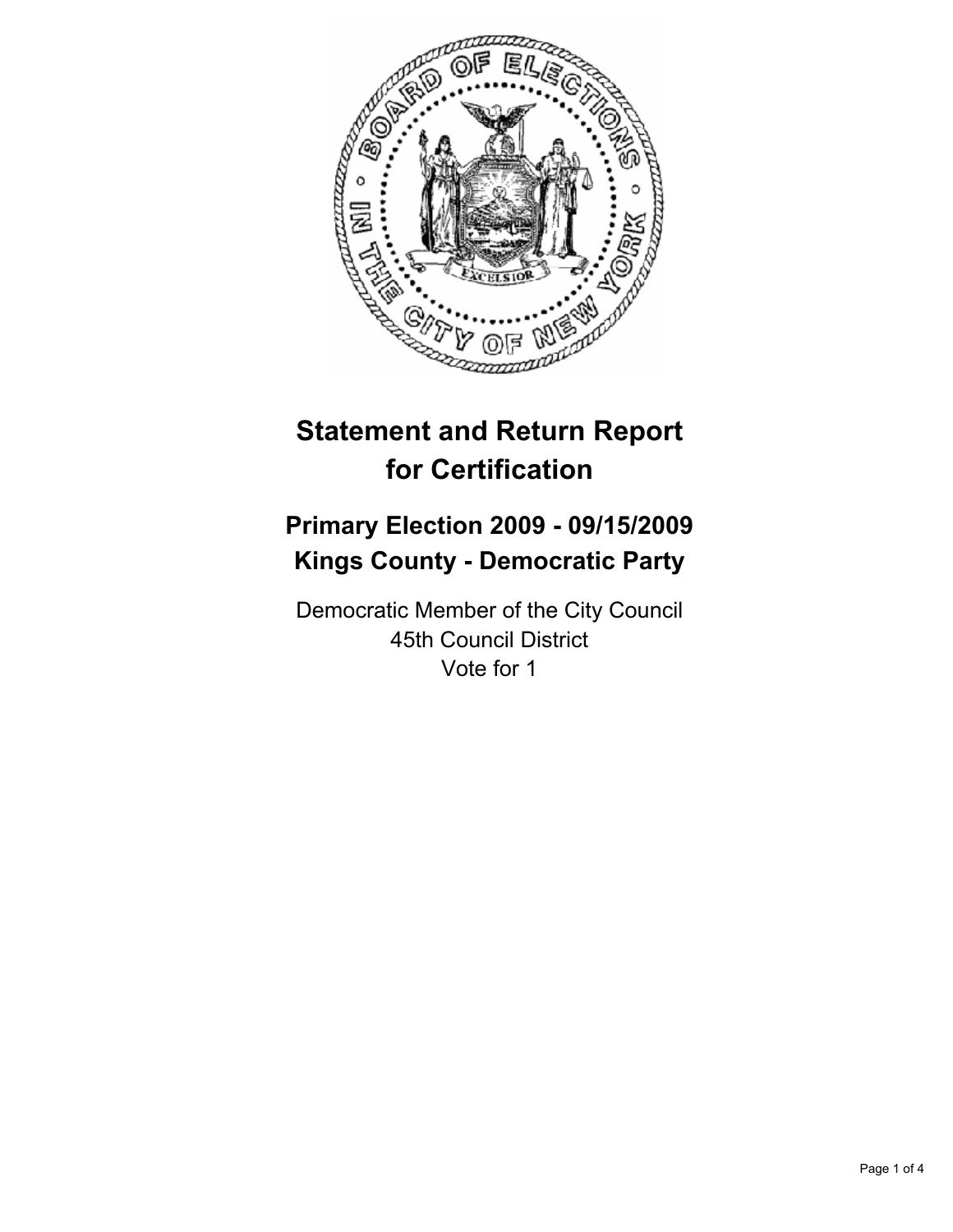

### **Assembly District 41**

| <b>Total Votes</b>        | 2.705 |
|---------------------------|-------|
| <b>JUMAANE D WILLIAMS</b> | 889   |
| <b>SAMUEL TAITT</b>       | 515   |
| <b>KENDALL STEWART</b>    | 679   |
| <b>DEXTER A MCKENZIE</b>  | 362   |
| <b>ERLENE J KING</b>      | 122   |
| <b>ERNEST EMMANUEL</b>    | 138   |
| AFFIDAVIT                 | 12    |
| ABSENTEE/MILITARY         | 56    |
| <b>EMERGENCY</b>          | 0     |

### **Assembly District 42**

| <b>Total Votes</b>        | 2.372 |
|---------------------------|-------|
| <b>JUMAANE D WILLIAMS</b> | 993   |
| <b>SAMUEL TAITT</b>       | 343   |
| <b>KENDALL STEWART</b>    | 537   |
| DEXTER A MCKENZIE         | 212   |
| <b>ERLENE J KING</b>      | 81    |
| <b>ERNEST EMMANUEL</b>    | 206   |
| AFFIDAVIT                 | 25    |
| ABSENTEE/MILITARY         | 37    |
| <b>EMERGENCY</b>          | 3     |

#### **Assembly District 43**

| <b>EMERGENCY</b>          | 0  |
|---------------------------|----|
| ABSENTEE/MILITARY         |    |
| <b>AFFIDAVIT</b>          |    |
| <b>ERNEST EMMANUEL</b>    |    |
| <b>ERLENE J KING</b>      | 4  |
| <b>DEXTER A MCKENZIE</b>  |    |
| <b>KENDALL STEWART</b>    | 15 |
| <b>SAMUEL TAITT</b>       | 6  |
| <b>JUMAANE D WILLIAMS</b> | 11 |
| <b>Total Votes</b>        | 44 |

### **Assembly District 44**

| <b>EMERGENCY</b>          | 0   |
|---------------------------|-----|
| ABSENTEE/MILITARY         | 4   |
| AFFIDAVIT                 |     |
| <b>ERNEST EMMANUEL</b>    | 11  |
| <b>ERLENE J KING</b>      | 11  |
| DEXTER A MCKENZIE         | 9   |
| <b>KENDALL STEWART</b>    | 44  |
| <b>SAMUEL TAITT</b>       | 32  |
| <b>JUMAANE D WILLIAMS</b> | 55  |
| <b>Total Votes</b>        | 162 |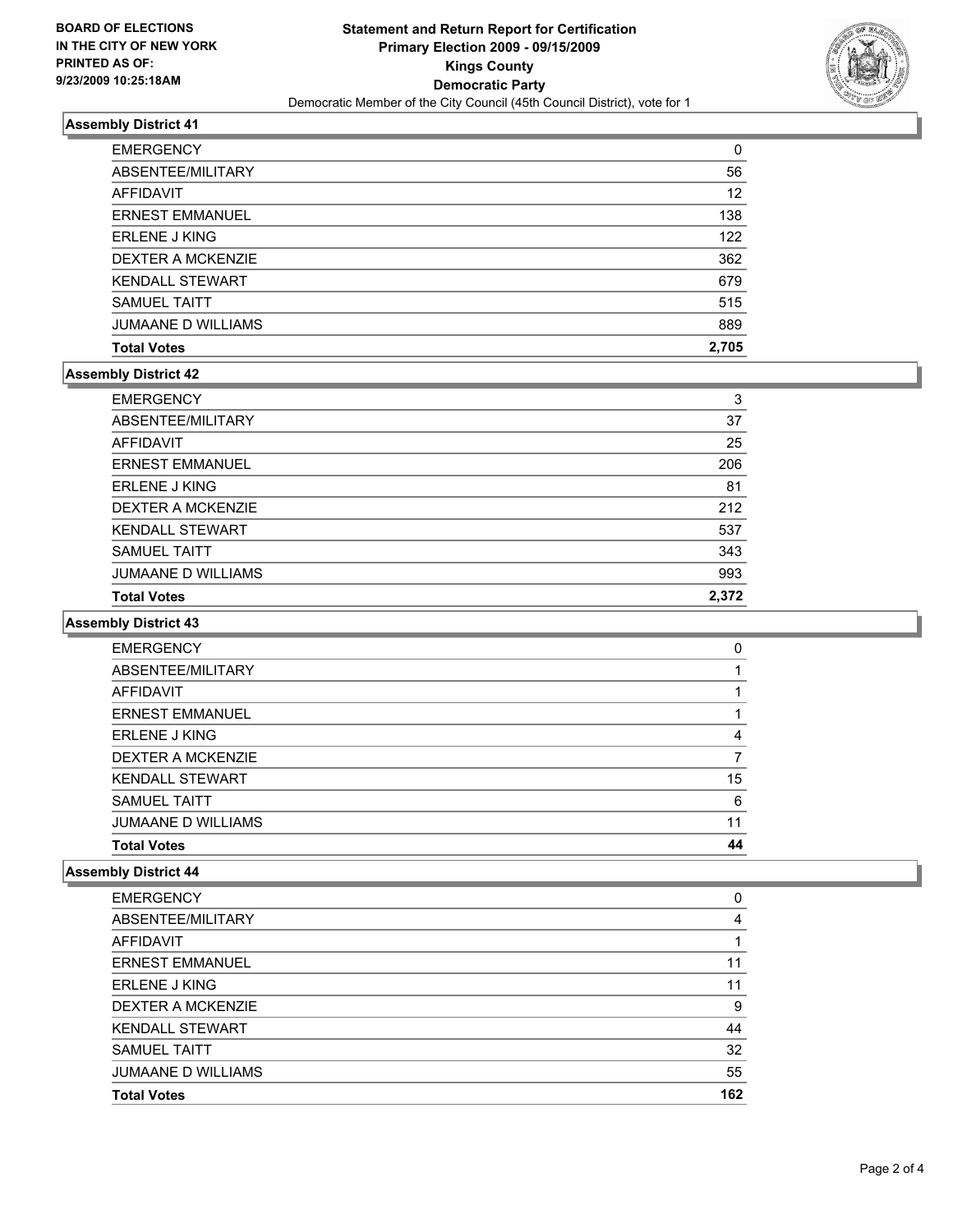

### **Assembly District 48**

| <b>Total Votes</b>        | 2 |
|---------------------------|---|
| <b>JUMAANE D WILLIAMS</b> |   |
| <b>SAMUEL TAITT</b>       | 0 |
| <b>KENDALL STEWART</b>    |   |
| DEXTER A MCKENZIE         | 0 |
| <b>ERLENE J KING</b>      | 0 |
| <b>ERNEST EMMANUEL</b>    | 0 |
| AFFIDAVIT                 | 0 |
| ABSENTEE/MILITARY         | 0 |
| <b>EMERGENCY</b>          | 0 |

### **Assembly District 58**

| <b>Total Votes</b>        | 4.029 |
|---------------------------|-------|
| <b>JUMAANE D WILLIAMS</b> | 1,438 |
| <b>SAMUEL TAITT</b>       | 650   |
| <b>KENDALL STEWART</b>    | 1,102 |
| <b>DEXTER A MCKENZIE</b>  | 488   |
| <b>ERLENE J KING</b>      | 173   |
| <b>ERNEST EMMANUEL</b>    | 178   |
| AFFIDAVIT                 | 36    |
| ABSENTEE/MILITARY         | 61    |
| <b>EMERGENCY</b>          | 6     |

#### **Assembly District 59**

| <b>EMERGENCY</b>                    | 0  |
|-------------------------------------|----|
| ABSENTEE/MILITARY                   | 3  |
| <b>AFFIDAVIT</b>                    |    |
| <b>ERNEST EMMANUEL</b>              | 4  |
| <b>ERLENE J KING</b>                |    |
| <b>DEXTER A MCKENZIE</b>            |    |
| <b>KENDALL STEWART</b>              | 14 |
| <b>SAMUEL TAITT</b>                 | 8  |
| <b>JUMAANE D WILLIAMS</b>           | 39 |
| <b>GODWIN B WILLIAMS (WRITE-IN)</b> | 1  |
| <b>Total Votes</b>                  | 74 |